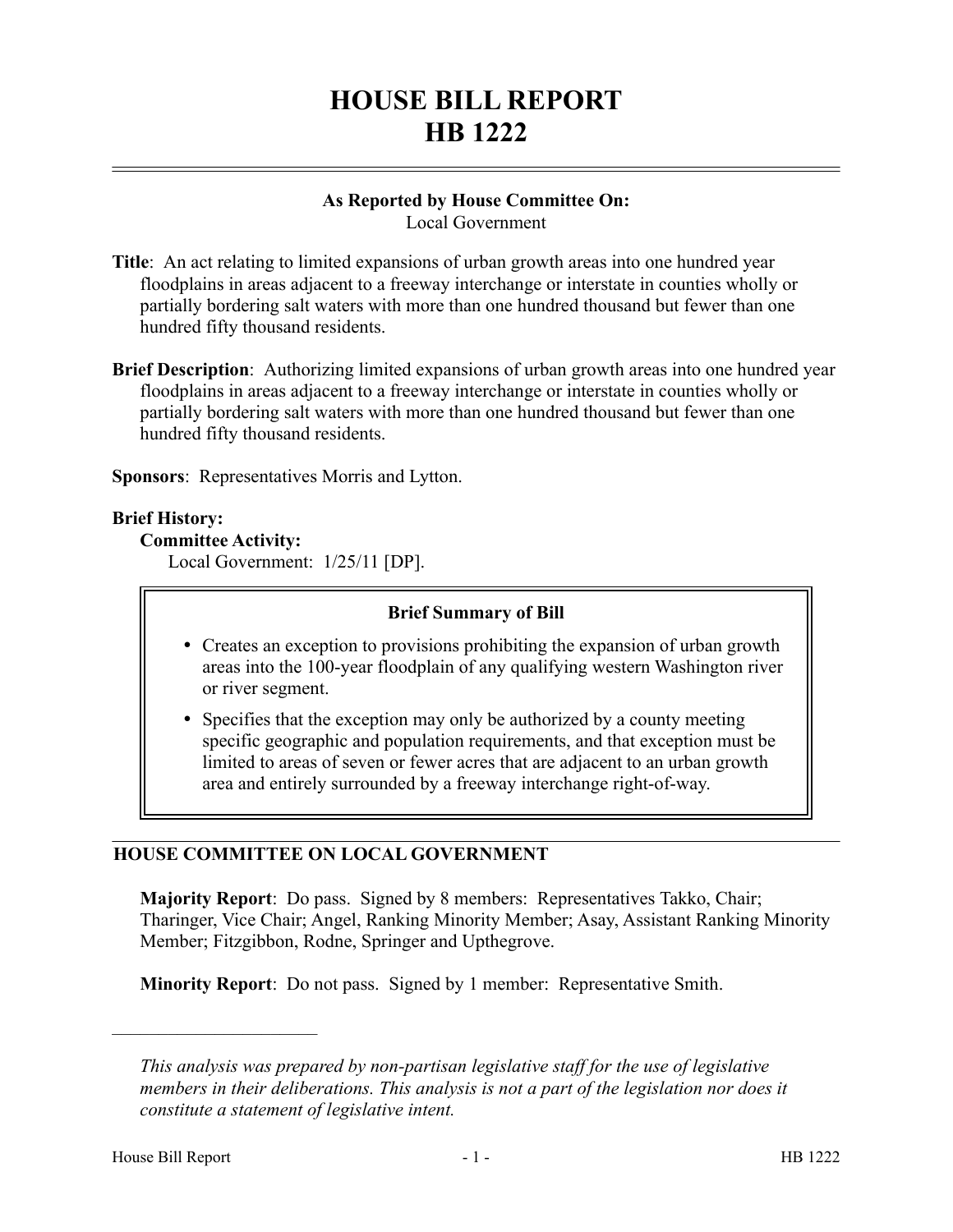**Staff**: Heather Emery (786-7136).

#### **Background**:

The Growth Management Act (GMA) is the comprehensive land use planning framework for county and city governments in Washington. Enacted in 1990 and 1991, the GMA establishes numerous planning requirements for counties and cities obligated by mandate or choice to fully plan under the GMA (planning jurisdictions) and a reduced number of directives for all other counties and cities.

The GMA includes numerous requirements relating to the use or development of land in urban and rural areas. Among other requirements, counties that fully plan under the GMA (planning counties) must designate urban growth areas (UGAs) or areas within which urban growth must be encouraged, and outside of which growth can occur only if it is not urban in nature. Planning counties and the cities within these counties must include within their UGAs and densities that are sufficient to permit the urban growth projected to occur in the county or city for the succeeding 20-year period.

In 2009 the Legislature adopted Engrossed House Bill 1967 (enacted as chapter 342, Laws of 2009 and codified at RCW 36.70A.110 (8)). This legislation established limited prohibitions on the expansions of UGAs into the 100-year floodplain of any western Washington river or river segment meeting specified water flow criteria.

–––––––––––––––––––––––––––––––––

#### **Summary of Bill**:

Provisions prohibiting the expansions of UGAs into the 100-year floodplain of any qualifying western Washington river or river segment are modified. A county with more than 100,000 but fewer than 150,000 residents that is wholly or partially bordered by salt waters may authorize the expansion of a UGA into the 100-year floodplain of any western Washington river or river segment meeting specified water flow criteria if the expansion area is: (1) adjacent to a UGA; (2) entirely surrounded by a freeway interchange right-of-way; and (3) a single parcel or contiguous parcels with a total land area of seven acres or less.

–––––––––––––––––––––––––––––––––

#### **Appropriation**: None.

**Fiscal Note**: Not requested.

**Effective Date**: The bill takes effect 90 days after adjournment of the session in which the bill is passed.

#### **Staff Summary of Public Testimony**:

(In support) This bill implements an agreement between parties following the passage of 2009 legislation that adversely affected two property owners, who, as a result of that